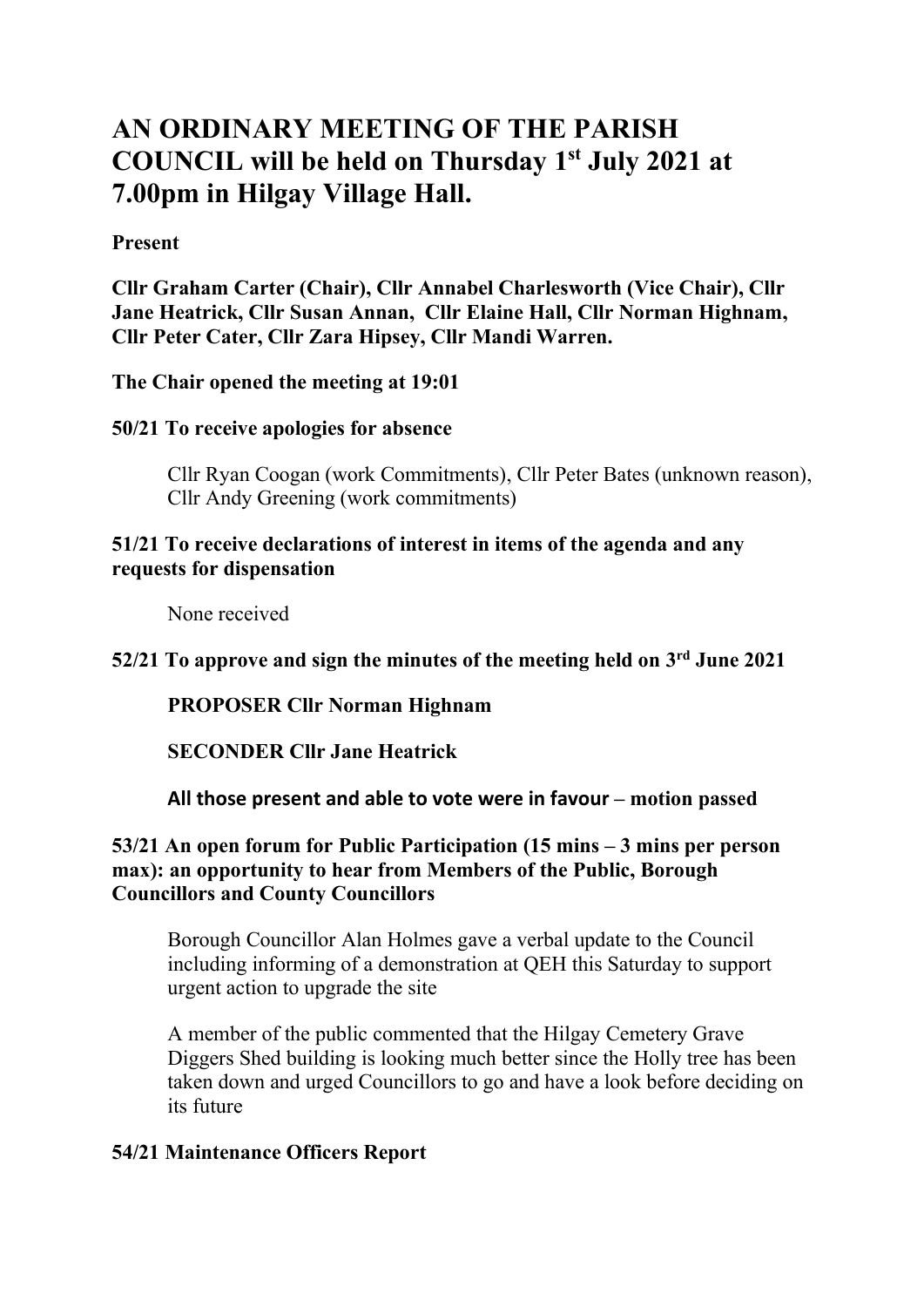In addition to the written report provided to the Parish Council, Colin Wills reminded Councillors of a list of things still pending approval including replacement materials for the playpark equipment, confirmed Aardvark had not yet started work on the Youth Shelter at TMB and reminded the Clerk to forward outstanding invoices to Feoffees United Charities for payment

### **55/21 Chairs report on progress of items not on the agenda carried forward from the last meeting and update on progress of War Memorial restoration**

The Clerk has submitted her resignation from 16-07-2021. The Chair thanks the Clerk for her contribution since August 2020 and confirmed adverts will go out for the role – and asked if anyone knows anyone who would be interested to pass details on to him. A volunteer is needed for interviewing any prospective applicants along with Cllr Annabel Charlesworth.

The toilet block re-opening is still being addressed – will require a new sanitiser and handwash plus a coat of paint – everything appears serviceable – very little litter has been left despite lots of people using the area which is good to see.

Resolution of Watermans Lane footpath encroachment is still in progress

### **56/21 Clerks report and correspondence**

A second abandoned car has been reported on the grass area by the Chapel

Unofficial parking post has been reported at end of Lawrence's Lane

Delay with Aardvark starting repairs on TMB playing field but this should commence in the near future

Dog Bin replacements required at TMB can be sourced from Glasdon

An email has been received (18-06-21) from a member of the public raising concerns about the state of the footpaths which have become inaccessible due to overgrowth

Cllr Elaine Hall confirmed the Parish Council had used a local contractor to cut the pathways in between Highways cuts, and suggested the Parish Council gets a price for this to be done

Cllr Susan Annan agreed to take photos and Cllr Annabelle Charlesworth urged all Councillors to familiarise themselves with the footpaths. Cllr Norman Highnam has been made aware some local people are

considering opening up a cycle path from Southery to Hilgay.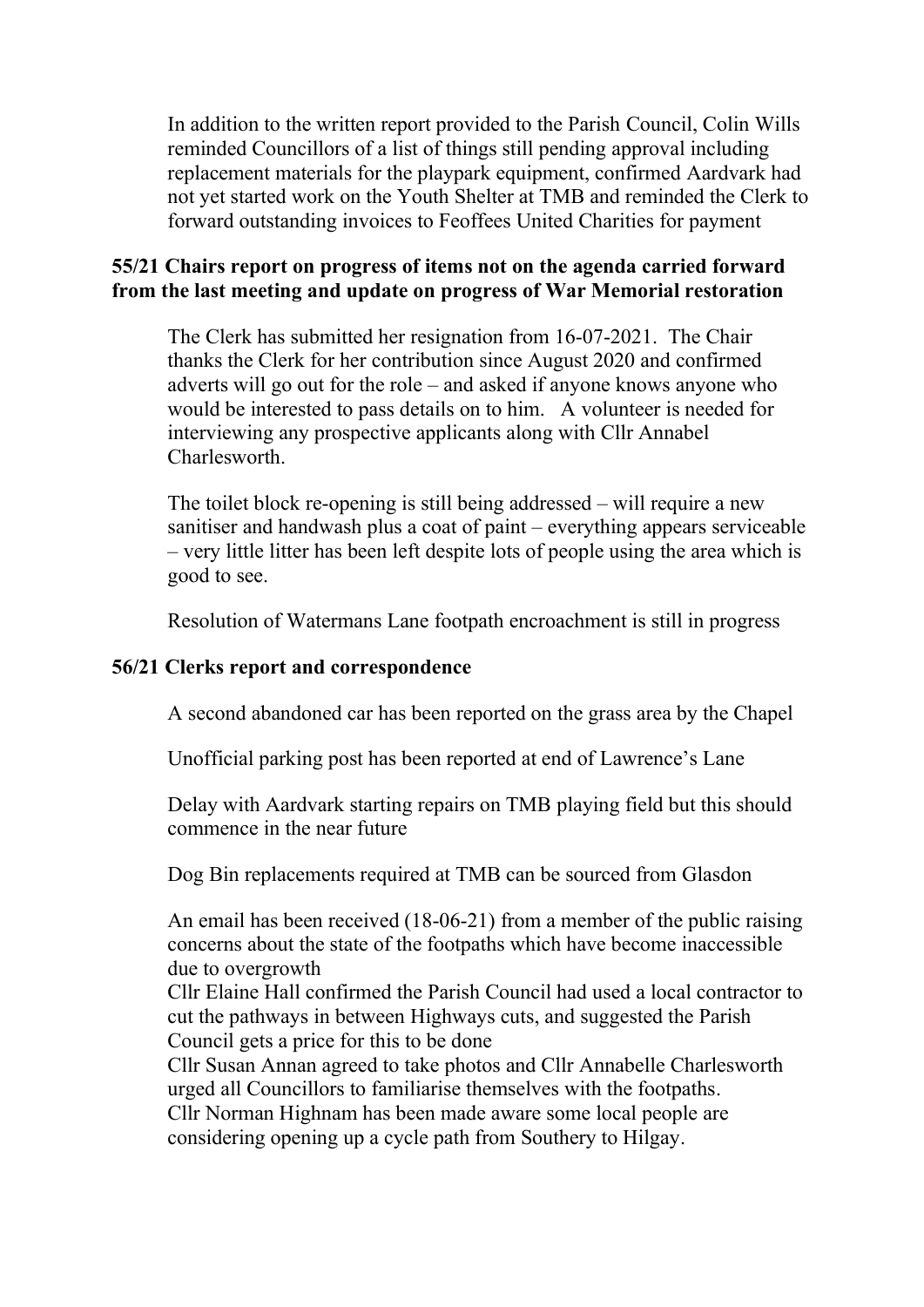### **57/21 Proposal to install additional bin on moorings at Ten Mile Bank (Cllrs Ryan Coogan and Andy Greening)**

This discussion was postponed to the next Parish Council Meeting on 05-08- 2021

### **58/21 Updates from Working Parties**

**Finance and Resources** (Cllrs Ryan Coogan, Susan Annan, Graham Carter) No update given Cllr Susan Annan has joined the Working Party

**Planning** (Cllrs Jane Heatrick, Andy Greening)

No update given

**Allotments and Footpaths** (Allotments/Footpaths Cllrs Elaine Hall, Peter Bates. Footpaths Cllr Susan Annan)

No update given Cllr Graham Carter confirmed he had spoken to a resident about an overgrown hedge which the resident has agreed to trim

**Technology Communications** (Cllr Norman Highnam, Ryan Coogan and Zara Hipsey)

No update given

#### **59/21 Planning Applications**

(a) To receive results on decisions

None received

(b) To discuss any applications received

21/01158/F Hilgay 560377 296899 Two storey rear extension and single storey side extension to dwelling Jasmine Cottage Engine Road Ten Mile Bank Downham Market Norfolk PE38 0EN

#### **Cllr Elaine Hall confirmed this was within keeping of the area – no issues noted**

#### **Cllr Mandi Warren highlighted the large extension at the back and wondered if local residents were actually aware of the planning application?**

21/01060/F Hilgay 561841 297962 Demolition of existing dwelling and replacement for four new detached dwellings. 25 Foresters Avenue Hilgay Downham Market Norfolk PE38 0JU

#### **Was discussed at the last Parish Council Meeting**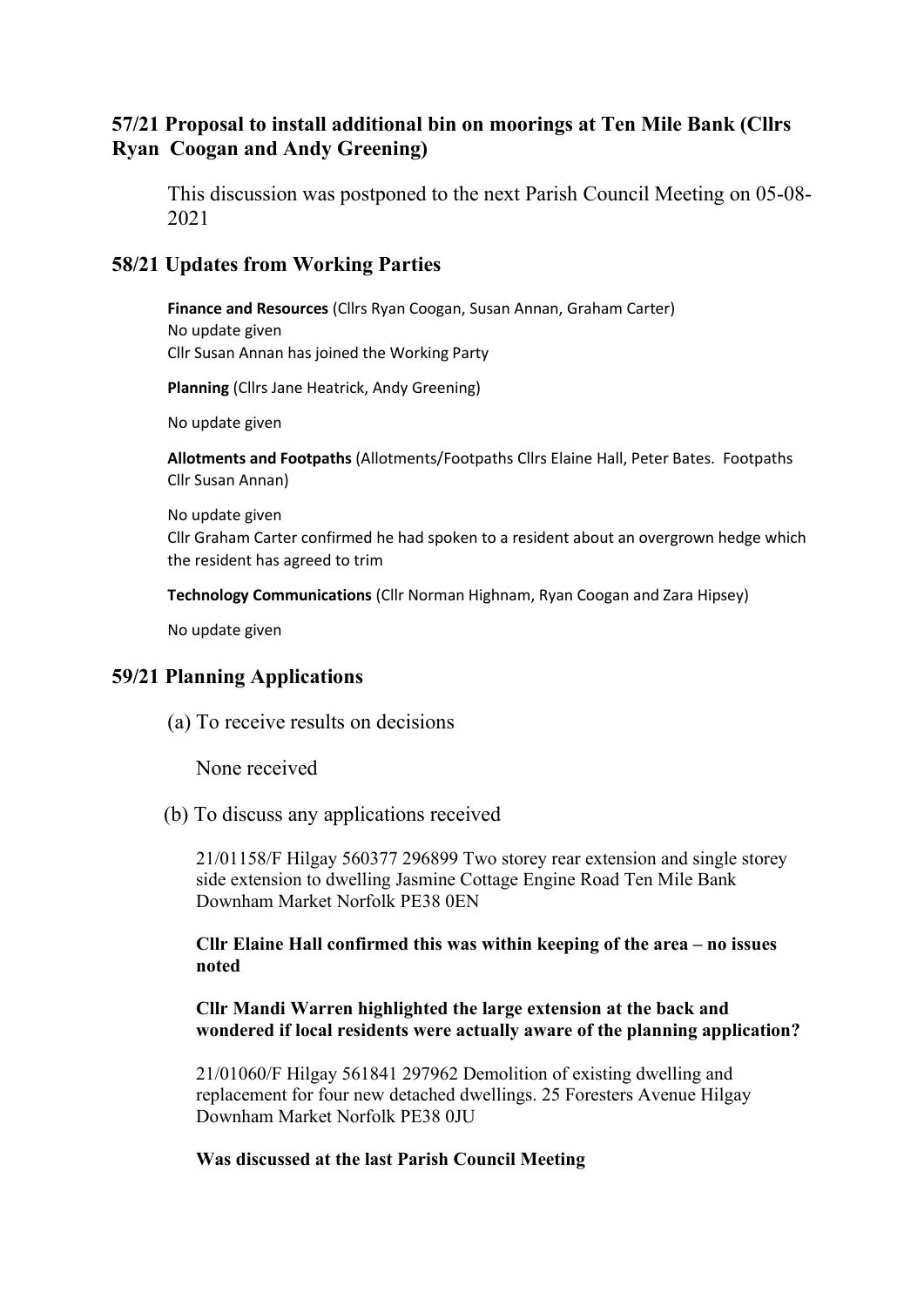Replacement barn following collapse of unstable walls during work to convert to a dwelling (retrospective) at Barn Conversion At Rivendale Venney Farm Hundred Foot Bank Welney Norfolk

### **No objections noted however, Cllr Graham Carter will take a look before 16-07-21**

### **60/21 Finance** – AGAR 2021

#### **(a) To approve the 2020-21 Annual Governance Statement and sign the Certificate of Exemption.**

The Clerk read out the statements in the Annual Governance section of the Annual Return requiring councillors to respond to each statement. The Council RESOLVED to approve the 2020-21 Annual Governance Statement and to sign the Certificate of Exemption.

#### **(b) To approve the payment of accounts for June 2021**

#### **PROPOSER Cllr Susan Annan**

### **SECONDER Cllr Annabelle Charlesworth**

#### **All those present and able to vote were in favour – motion passed**

#### **61/21 To discuss any Highway's issues and agree actions to resolve**

David Mills from Highways has declined the offer of a 'walk round' with Councillors to identify work to be done in the Parish

The white lines on A10 are being renewed at the Hilgay turning nearest the Bridge

Cllr Mandi Warren has personally raised two reports regarding the speed limits in TMB and will keep pushing to lower the speed. Anyone can report on line and add pictures as required

#### **62/21 Hilgay Parish building improvement projects (Cllr Norman Highnam)**

Toilets, Grave Diggers Shed, A10 footpath – are projects being considered. Cllr Highnam has spoken to 3 builders – has now received 2 quotes – awaiting the third

The Parish Council can do a lot of the work on the toilets with the help of local volunteers / tradespeople – priority is to get the disabled one open.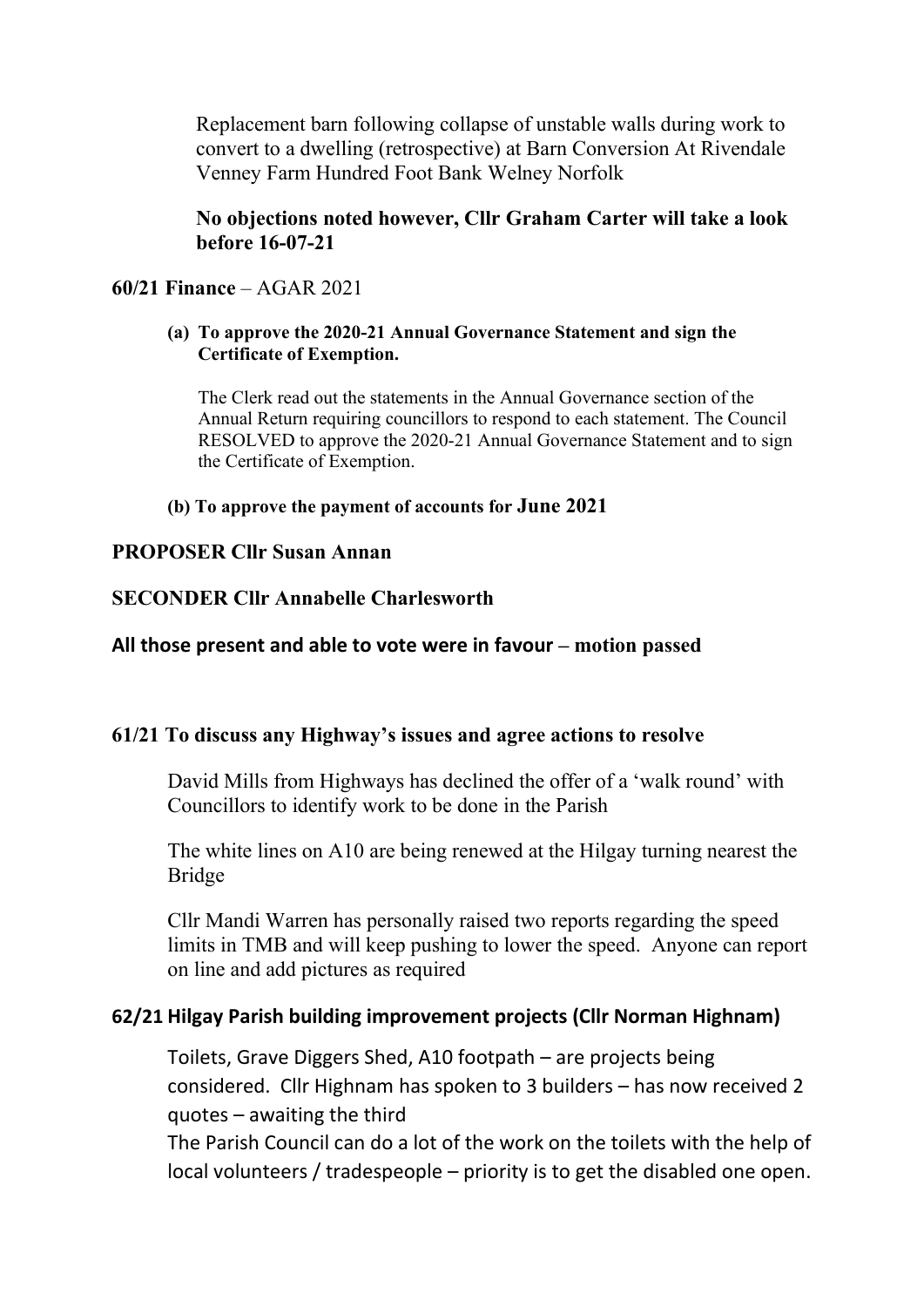We need the cess pit up and running which might need some electrical work doing to ensure safety

Need enthusiasm from local tradespeople to help do repairs

Cllr Norman Highnam to speak to Colin Wills to see if he will paint and tidy it up etc

Cllr Graham Carter confirmed Colin Wills has offered to cut around the picnic tables and benches for £50

**A proposal was made to proceed with this work PROPOSER Cllr Susan Annan**

**SECONDER Cllr Norman Highnam**

**All those present and able to vote were in favour – motion passed**

War Memorial will be re-instated on 16-07-21 – The Parish Council needs to think about a rededication ceremony – suggested date of 11- 09-21 at 11.00am was made – likely we will need to close the road. Cllrs Norman Highnam and Zara Hipsey will continue on this project.

# **63/21 To discuss formulating a 5 year plan for Hilgay Parish (Cllr Norman Highnam)**

Purpose is to provide a structure for aspirations for the Parish over the next 5 years

Cllr Graham Carter encouraged Councillors and members of the public write to their MP's if they feel strongly about new planning changes being proposed by the Government

**ACTION to be added to the agenda and reviewed every 3 months (first review October 2021)**

# **64/21 To update on Speed Watch 2021 (Cllr Jane Hetrick)**

With the addition of a member of the public who attended tonights meeting, we now have the six required volunteers to formulate a Speed Watch group **Action - Clerk to send off the applications and request training**

## **65/21 To discuss concerns about the Fairfield Garage area in Hilgay (Cllr Jane Heatrick)**

A number of residents have complained to Cllr Jane Heatrick about the increase in vehicles associated with the Garage, building up on the road way surrounding Fairfield Garage.